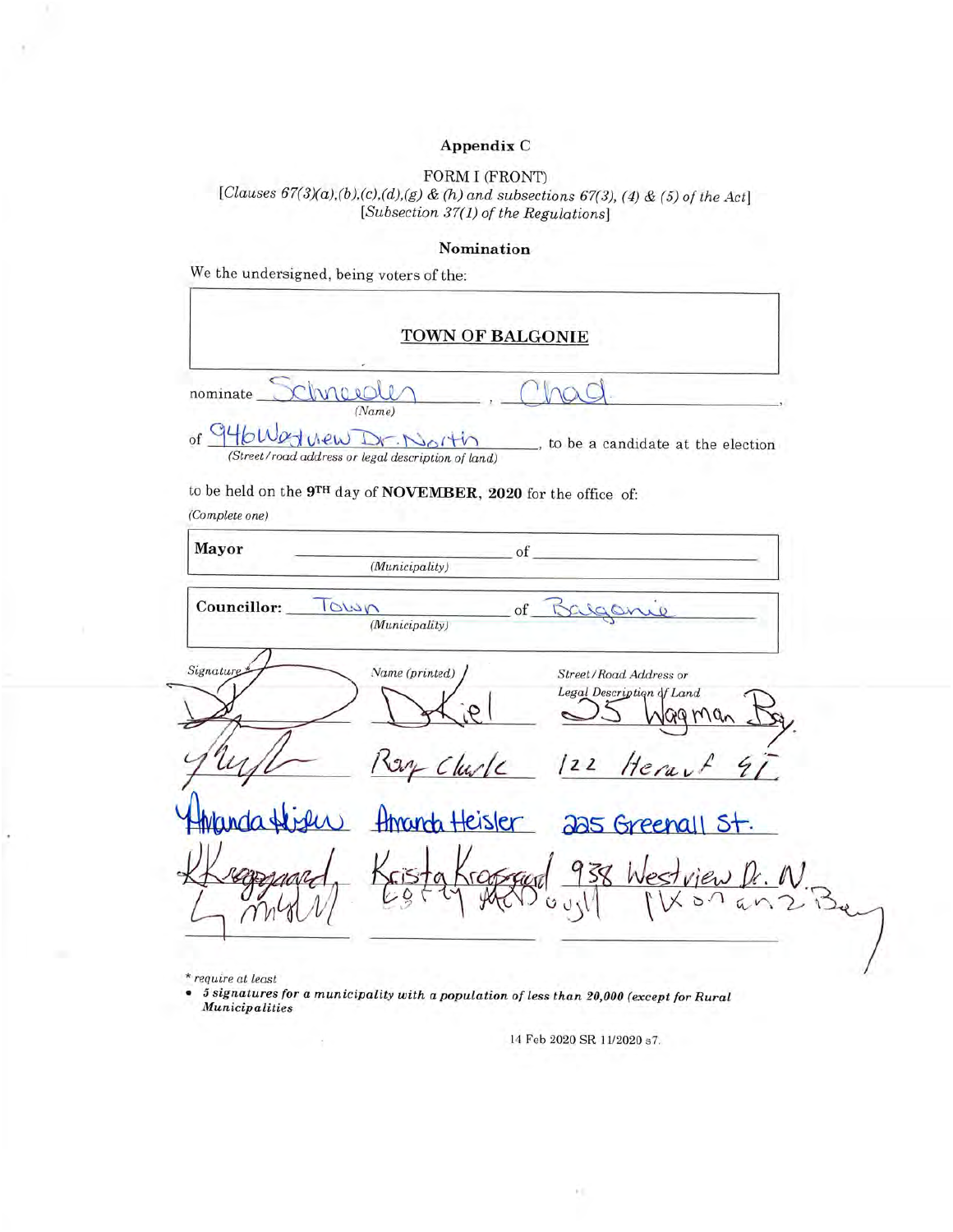FORM I (BACK) [Clauses  $67(3)(a)(b)(c)(d)(g)$  & (h) of the Act] [Subsection 37(1) of the Regulations]

| <b>Candidate's Acceptance</b>               |  |
|---------------------------------------------|--|
|                                             |  |
| (Name as it will appear on the ballot)      |  |
| Kingger, Transmission Assets, Sookf<br>a(n) |  |
| $(Occulation)*$                             |  |

a candidate nominated for the office of: (complete as applicable)

| (Municipality) |                |  |
|----------------|----------------|--|
|                | $Q_{\lambda}$  |  |
|                | (Municipality) |  |

declare that:

- 1 I am the full age of 18 years or will attain the full age of 18 years on or before election day:
- $\overline{2}$ I am a Canadian citizen:
- $\bf{3}$ If elected, I will accept the office for which I was nominated; and
- I am not disqualified by The Local Government Election Act, 2015 or any  $\overline{4}$ other Act from holding the office for which I am a candidate;

# For municipalities - excluding rural municipalities and resort villages

I have resided in Saskatchewan for at least six consecutive months immediately preceding the date on which this nomination paper is submitted; and

6 I have resided in the municipality, or on land now in the municipality, for at least three consecutive months immediately preceding the date on which this nomination paper is submitted.

| CULTURE<br>Dated at<br>, this | day of October<br>$20\frac{20}{ }$ |
|-------------------------------|------------------------------------|
| Signature of Candidate)       | wagma.<br>(Witness)                |
|                               | Carlo Keyant                       |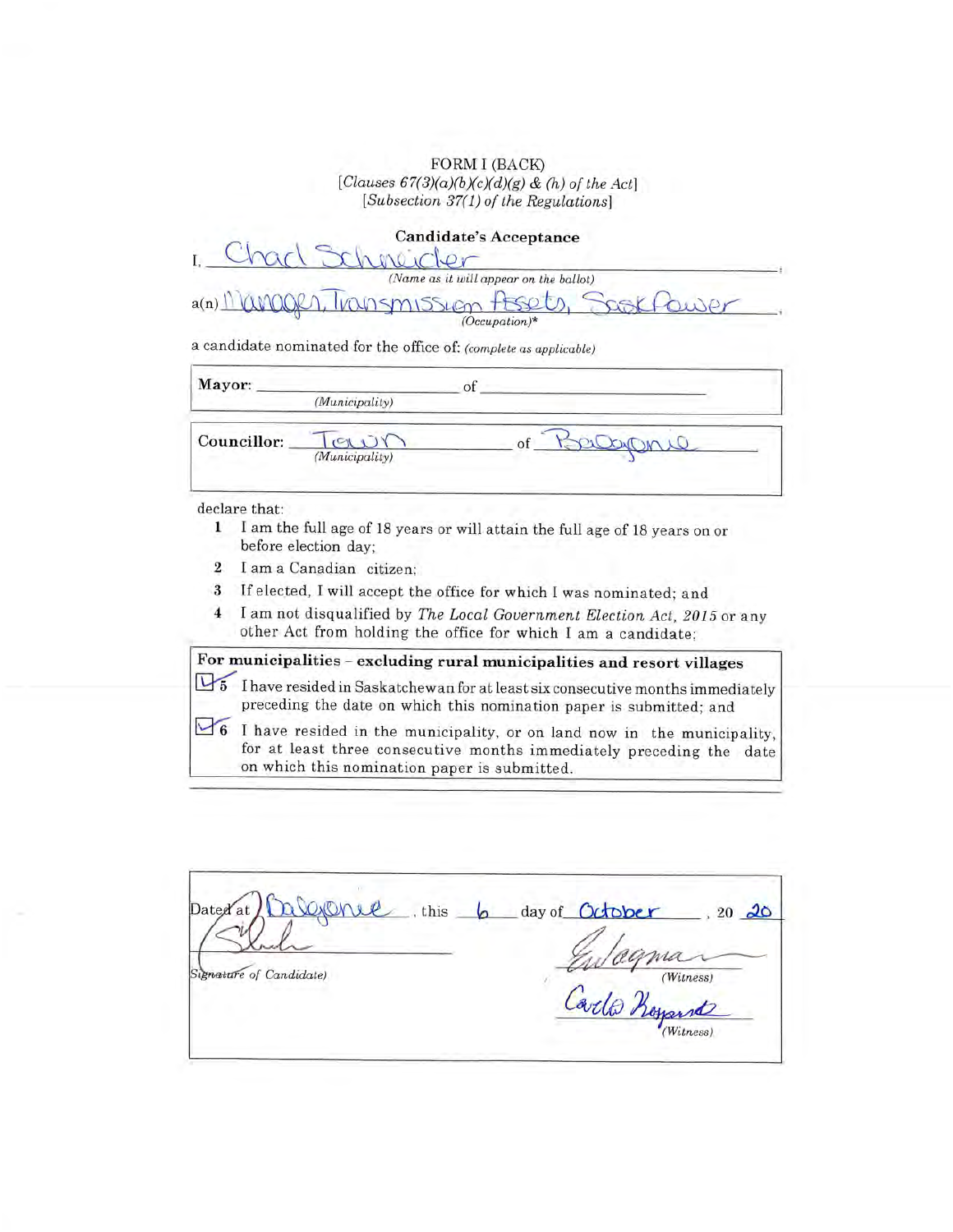**MUNICIPALITIES** 

|                                                                                                                                                                                                                                                                                                                                                                                                                                                                                                                                                                                                                                                                                                                                                                                                                                                                                                                                                                                                                                                    | $\sqrt{3}$ FORM B.1<br>[Clause $6.1(1)(a)$ ]                          |                            |                         |
|----------------------------------------------------------------------------------------------------------------------------------------------------------------------------------------------------------------------------------------------------------------------------------------------------------------------------------------------------------------------------------------------------------------------------------------------------------------------------------------------------------------------------------------------------------------------------------------------------------------------------------------------------------------------------------------------------------------------------------------------------------------------------------------------------------------------------------------------------------------------------------------------------------------------------------------------------------------------------------------------------------------------------------------------------|-----------------------------------------------------------------------|----------------------------|-------------------------|
|                                                                                                                                                                                                                                                                                                                                                                                                                                                                                                                                                                                                                                                                                                                                                                                                                                                                                                                                                                                                                                                    | <b>RESULTS OF CRIMINAL RECORD</b><br>CHECK FOR CANDIDATE FOR ELECTION |                            |                         |
| NAME OF CANDIDATE: Schneider                                                                                                                                                                                                                                                                                                                                                                                                                                                                                                                                                                                                                                                                                                                                                                                                                                                                                                                                                                                                                       | Last Name                                                             | Chad<br><b>Given Name</b>  | Allen<br>Middle Name    |
| PREVIOUS NAME and/or ANY OTHER NAMES USED:                                                                                                                                                                                                                                                                                                                                                                                                                                                                                                                                                                                                                                                                                                                                                                                                                                                                                                                                                                                                         |                                                                       |                            |                         |
| 946 Westview Dr. N<br><b>ADDRESS:</b>                                                                                                                                                                                                                                                                                                                                                                                                                                                                                                                                                                                                                                                                                                                                                                                                                                                                                                                                                                                                              |                                                                       |                            |                         |
| Apt.#                                                                                                                                                                                                                                                                                                                                                                                                                                                                                                                                                                                                                                                                                                                                                                                                                                                                                                                                                                                                                                              |                                                                       |                            | Street/Avenue           |
| <b>Balgonie, SK</b>                                                                                                                                                                                                                                                                                                                                                                                                                                                                                                                                                                                                                                                                                                                                                                                                                                                                                                                                                                                                                                | <b>SOG 0E0</b>                                                        |                            | (306) 536-8607          |
| City/Town                                                                                                                                                                                                                                                                                                                                                                                                                                                                                                                                                                                                                                                                                                                                                                                                                                                                                                                                                                                                                                          | <b>Province/Postal Code</b>                                           |                            | <b>Telephone Number</b> |
| 1978/May/08<br>DATE OF BIRTH:                                                                                                                                                                                                                                                                                                                                                                                                                                                                                                                                                                                                                                                                                                                                                                                                                                                                                                                                                                                                                      | Year/Month/Day                                                        | PLACE OF BIRTH: Regina, SK |                         |
|                                                                                                                                                                                                                                                                                                                                                                                                                                                                                                                                                                                                                                                                                                                                                                                                                                                                                                                                                                                                                                                    |                                                                       |                            |                         |
| <b>GENDER:</b> Male Female                                                                                                                                                                                                                                                                                                                                                                                                                                                                                                                                                                                                                                                                                                                                                                                                                                                                                                                                                                                                                         |                                                                       |                            |                         |
| Town<br><b>MUNICIPALITY:</b>                                                                                                                                                                                                                                                                                                                                                                                                                                                                                                                                                                                                                                                                                                                                                                                                                                                                                                                                                                                                                       | of                                                                    | <b>Balgonie</b>            |                         |
| (town, northern village,<br>northern hamlet)                                                                                                                                                                                                                                                                                                                                                                                                                                                                                                                                                                                                                                                                                                                                                                                                                                                                                                                                                                                                       |                                                                       |                            | (name of municipality)  |
| CRIMINAL RECORD CHECK ATTACHED:<br>Note: The criminal record check from the local police service must be attached to this form to be acceptable for<br>submission with the nomination paper and must have been completed not more than 30 days before the date<br>of submission.                                                                                                                                                                                                                                                                                                                                                                                                                                                                                                                                                                                                                                                                                                                                                                   |                                                                       |                            |                         |
| <b>STATEMENT OF CONSENT:</b><br>I consented to a search of all records available at the time the search was conducted, including charges before<br>the courts (including active alternative measures, stays of proceedings entered within one year of this request<br>and findings of unfit to stand trial), findings of guilt or convictions (including youth records accessible under<br>subsection 119(2) of the Youth Criminal Justice Act) and court orders (including peace bonds, restraining<br>orders and recognizances under sections 810.01, 810.1 or 810.2 of the Criminal Code) registered in my name in<br>the National Repository and local records available to the police service. I understand that if a possible record<br>existed, it would not be disclosed until identification was confirmed by either myself or by fingerprints. I also<br>understand that apprehensions, orders or other records relating to The Mental Health Services Act or The Youth<br>Drug Detoxification and Stabilization Act were not disclosed. |                                                                       |                            |                         |
| I understand criminal record checks submitted pursuant to section 89.1 of The Municipalities Act:<br>are not considered to be for a volunteer position;<br>$\bullet$<br>are not considered to be for a position with the vulnerable sector;<br>$\bullet$<br>do not require fingerprint verification for the sake of submission with the nomination paper and it was my<br>option to submit a fingerprint verification to confirm my identity and record or lack of a record;<br>do not require a release of information to a third party because I received the results personally; and<br>٠<br>are not required to include copies of the records themselves.<br>Dated this $8$ day of $October 2020$ . Signature:                                                                                                                                                                                                                                                                                                                                 |                                                                       |                            |                         |

17 Dec 2010 SR 121/2010 s8.

 $42\,$ 

ž

M-36.1 REG 1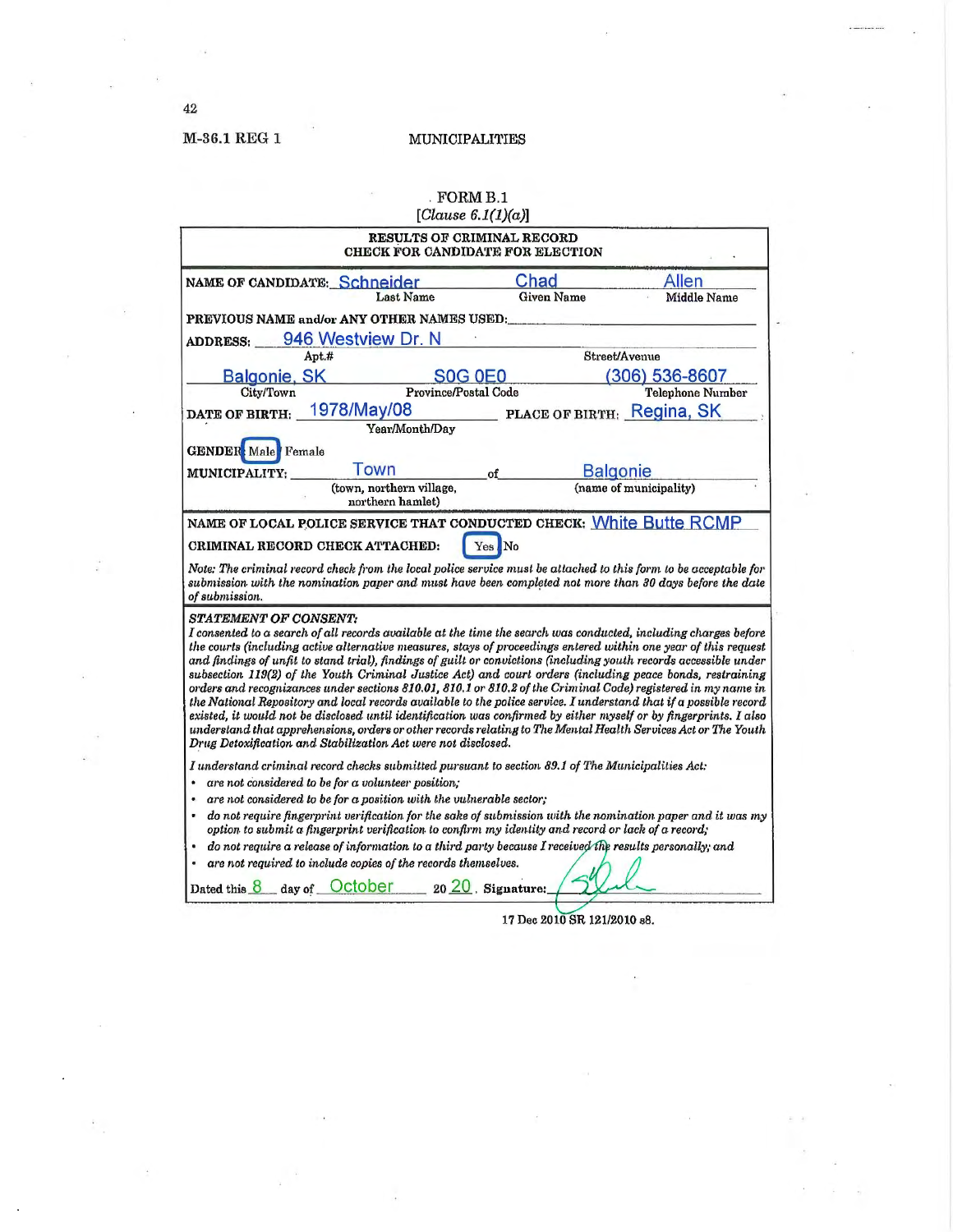

Royal Canadian Gendarmerie royale<br>Mounted Police du Canada

|  |  | <b>Release of Results of Vulnerable Sector Check</b> |  |
|--|--|------------------------------------------------------|--|
|  |  |                                                      |  |

PIB CMP PPU 005 Reference Number 1518-10/20

Protected B once completed

PIB CMP PPU 030

#### **Important Notices**

- . This information does not constitute a Certified Criminal Record by the RCMP.
- . A Certified Criminal Record can only be issued based on the submission of fingerprints to the RCMP National Repository of Criminal Records.
- . This information may not contain all criminal record convictions, or convictions and records related to "young persons" pursuant to the Youth Criminal Justice Act.
- · Motor vehicle records not checked; consult provincial/territorial ministries for driver's abstract.

| Current Legal Given Names (required)<br>Chad<br>Date of Birth (yyyy-mm-dd; required)<br>$1978 - 05 - 08$<br>City (required)<br>Balgonie<br>Negative: Based solely on the names and date of birth provided and the criminal record information declared by the applicant, a search of the RCMP<br>are reported to the RCMP National Repository of Criminal Records. | SK                                                                                                                                                                                                                       | Province Postal Code (A9A 9A9; required)<br>SOG OEO<br>National Repository of Criminal Records, including Record Suspension (Pardoned) sex offender records, did not identify any records with the name and date<br>of birth of the applicant. All available police records management systems and court records, where applicable were also searched. Positive identification that<br>a criminal record does or does not exist at the RCMP National Repository of Criminal Records can only be confirmed by fingerprint comparison. Delays do<br>exist between a conviction being rendered in court, and the details being accessible on the RCMP National Repository of Criminal Records. Not all offences                                                                                                                                                                                                                                                                                                                                                                                                                                                                                                                                                                                                                                                                                                                                                                                                                                                                                                                                                                                                                                                                                                                                                                                                                                                                                                                                                                                                                                |
|--------------------------------------------------------------------------------------------------------------------------------------------------------------------------------------------------------------------------------------------------------------------------------------------------------------------------------------------------------------------|--------------------------------------------------------------------------------------------------------------------------------------------------------------------------------------------------------------------------|---------------------------------------------------------------------------------------------------------------------------------------------------------------------------------------------------------------------------------------------------------------------------------------------------------------------------------------------------------------------------------------------------------------------------------------------------------------------------------------------------------------------------------------------------------------------------------------------------------------------------------------------------------------------------------------------------------------------------------------------------------------------------------------------------------------------------------------------------------------------------------------------------------------------------------------------------------------------------------------------------------------------------------------------------------------------------------------------------------------------------------------------------------------------------------------------------------------------------------------------------------------------------------------------------------------------------------------------------------------------------------------------------------------------------------------------------------------------------------------------------------------------------------------------------------------------------------------------------------------------------------------------------------------------------------------------------------------------------------------------------------------------------------------------------------------------------------------------------------------------------------------------------------------------------------------------------------------------------------------------------------------------------------------------------------------------------------------------------------------------------------------------|
|                                                                                                                                                                                                                                                                                                                                                                    |                                                                                                                                                                                                                          |                                                                                                                                                                                                                                                                                                                                                                                                                                                                                                                                                                                                                                                                                                                                                                                                                                                                                                                                                                                                                                                                                                                                                                                                                                                                                                                                                                                                                                                                                                                                                                                                                                                                                                                                                                                                                                                                                                                                                                                                                                                                                                                                             |
|                                                                                                                                                                                                                                                                                                                                                                    |                                                                                                                                                                                                                          |                                                                                                                                                                                                                                                                                                                                                                                                                                                                                                                                                                                                                                                                                                                                                                                                                                                                                                                                                                                                                                                                                                                                                                                                                                                                                                                                                                                                                                                                                                                                                                                                                                                                                                                                                                                                                                                                                                                                                                                                                                                                                                                                             |
|                                                                                                                                                                                                                                                                                                                                                                    |                                                                                                                                                                                                                          |                                                                                                                                                                                                                                                                                                                                                                                                                                                                                                                                                                                                                                                                                                                                                                                                                                                                                                                                                                                                                                                                                                                                                                                                                                                                                                                                                                                                                                                                                                                                                                                                                                                                                                                                                                                                                                                                                                                                                                                                                                                                                                                                             |
|                                                                                                                                                                                                                                                                                                                                                                    |                                                                                                                                                                                                                          |                                                                                                                                                                                                                                                                                                                                                                                                                                                                                                                                                                                                                                                                                                                                                                                                                                                                                                                                                                                                                                                                                                                                                                                                                                                                                                                                                                                                                                                                                                                                                                                                                                                                                                                                                                                                                                                                                                                                                                                                                                                                                                                                             |
|                                                                                                                                                                                                                                                                                                                                                                    |                                                                                                                                                                                                                          |                                                                                                                                                                                                                                                                                                                                                                                                                                                                                                                                                                                                                                                                                                                                                                                                                                                                                                                                                                                                                                                                                                                                                                                                                                                                                                                                                                                                                                                                                                                                                                                                                                                                                                                                                                                                                                                                                                                                                                                                                                                                                                                                             |
|                                                                                                                                                                                                                                                                                                                                                                    |                                                                                                                                                                                                                          |                                                                                                                                                                                                                                                                                                                                                                                                                                                                                                                                                                                                                                                                                                                                                                                                                                                                                                                                                                                                                                                                                                                                                                                                                                                                                                                                                                                                                                                                                                                                                                                                                                                                                                                                                                                                                                                                                                                                                                                                                                                                                                                                             |
|                                                                                                                                                                                                                                                                                                                                                                    |                                                                                                                                                                                                                          |                                                                                                                                                                                                                                                                                                                                                                                                                                                                                                                                                                                                                                                                                                                                                                                                                                                                                                                                                                                                                                                                                                                                                                                                                                                                                                                                                                                                                                                                                                                                                                                                                                                                                                                                                                                                                                                                                                                                                                                                                                                                                                                                             |
|                                                                                                                                                                                                                                                                                                                                                                    |                                                                                                                                                                                                                          | Incomplete: Based solely on the names and date of birth provided and the criminal record information declared by the applicant, a search of the RCMP                                                                                                                                                                                                                                                                                                                                                                                                                                                                                                                                                                                                                                                                                                                                                                                                                                                                                                                                                                                                                                                                                                                                                                                                                                                                                                                                                                                                                                                                                                                                                                                                                                                                                                                                                                                                                                                                                                                                                                                        |
|                                                                                                                                                                                                                                                                                                                                                                    |                                                                                                                                                                                                                          |                                                                                                                                                                                                                                                                                                                                                                                                                                                                                                                                                                                                                                                                                                                                                                                                                                                                                                                                                                                                                                                                                                                                                                                                                                                                                                                                                                                                                                                                                                                                                                                                                                                                                                                                                                                                                                                                                                                                                                                                                                                                                                                                             |
|                                                                                                                                                                                                                                                                                                                                                                    |                                                                                                                                                                                                                          |                                                                                                                                                                                                                                                                                                                                                                                                                                                                                                                                                                                                                                                                                                                                                                                                                                                                                                                                                                                                                                                                                                                                                                                                                                                                                                                                                                                                                                                                                                                                                                                                                                                                                                                                                                                                                                                                                                                                                                                                                                                                                                                                             |
|                                                                                                                                                                                                                                                                                                                                                                    |                                                                                                                                                                                                                          |                                                                                                                                                                                                                                                                                                                                                                                                                                                                                                                                                                                                                                                                                                                                                                                                                                                                                                                                                                                                                                                                                                                                                                                                                                                                                                                                                                                                                                                                                                                                                                                                                                                                                                                                                                                                                                                                                                                                                                                                                                                                                                                                             |
|                                                                                                                                                                                                                                                                                                                                                                    |                                                                                                                                                                                                                          |                                                                                                                                                                                                                                                                                                                                                                                                                                                                                                                                                                                                                                                                                                                                                                                                                                                                                                                                                                                                                                                                                                                                                                                                                                                                                                                                                                                                                                                                                                                                                                                                                                                                                                                                                                                                                                                                                                                                                                                                                                                                                                                                             |
|                                                                                                                                                                                                                                                                                                                                                                    |                                                                                                                                                                                                                          |                                                                                                                                                                                                                                                                                                                                                                                                                                                                                                                                                                                                                                                                                                                                                                                                                                                                                                                                                                                                                                                                                                                                                                                                                                                                                                                                                                                                                                                                                                                                                                                                                                                                                                                                                                                                                                                                                                                                                                                                                                                                                                                                             |
|                                                                                                                                                                                                                                                                                                                                                                    |                                                                                                                                                                                                                          |                                                                                                                                                                                                                                                                                                                                                                                                                                                                                                                                                                                                                                                                                                                                                                                                                                                                                                                                                                                                                                                                                                                                                                                                                                                                                                                                                                                                                                                                                                                                                                                                                                                                                                                                                                                                                                                                                                                                                                                                                                                                                                                                             |
| <b>OCT 06 2020</b>                                                                                                                                                                                                                                                                                                                                                 |                                                                                                                                                                                                                          | 58 Great Plains Road<br>Emerald Park, SK S4L 1C3                                                                                                                                                                                                                                                                                                                                                                                                                                                                                                                                                                                                                                                                                                                                                                                                                                                                                                                                                                                                                                                                                                                                                                                                                                                                                                                                                                                                                                                                                                                                                                                                                                                                                                                                                                                                                                                                                                                                                                                                                                                                                            |
|                                                                                                                                                                                                                                                                                                                                                                    | offences are reported to the RCMP National Repository of Criminal Records.<br>types of local police records does not establish that the individual has a criminal record.<br>HRMIS No.<br>000132833<br>Date (yyyy-mm-dd) | National Repository of Criminal Records, including Record Suspension (Pardoned) sex offender records, could not be completed. All available police records<br>management systems and court records, where applicable were also searched. Positive identification that a criminal record does or does not exist requires<br>the applicant to submit fingerprints to the RCMP National Repository of Criminal Records by an authorized police service. Delays do exist between a<br>conviction being rendered in court, and the details being accessible on the RCMP National Repository of Criminal Records. Not all offences are reported to<br>Possible Match: Based solely on the names and date of birth provided and the criminal record information declared by the applicant, a search of the RCMP<br>National Repository of Criminal Records, including Record Suspension (Pardoned) sex offender records, has resulted in a possible match to a registered<br>criminal record, but not to a pardoned sex offender record. All available police records management systems and court records, where applicable were also<br>searched. Positive identification that a criminal record does or does not exist at the RCMP National Repository of Criminal Records can only be confirmed by<br>fingerprint comparison. As such, the criminal record information declared by the applicant does not constitute a Certified Criminal Record by the RCMP.<br>Delays do exist between a conviction being rendered in court, and the details being accessible on the RCMP National Repository of Criminal Records. Not all<br>Match to Other Police Service Records: There are records held by a police service that are relevant to screening the applicant. The existence of these<br>Adverse Information Located on Police Records Management Systems: Based solely on the names and date of birth provided by the applicant, adverse<br>information was located. The existence of these types of records does not establish that the individual has a criminal record.<br>Detachment Stamp or Seal<br><b>RCMP White Butte Detachment</b> |

# Canadä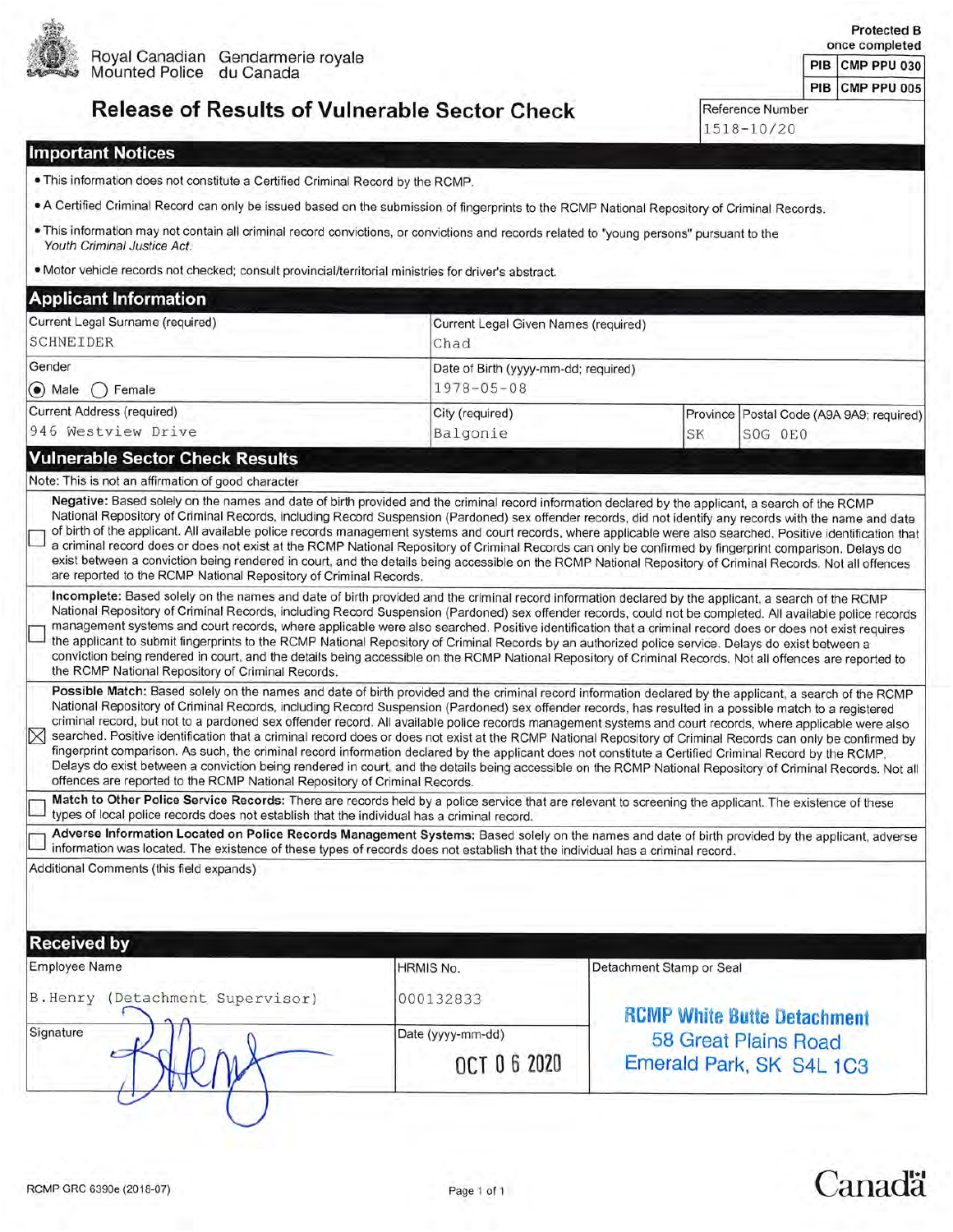

Protected B<br>once completed

| once completed |                   |  |
|----------------|-------------------|--|
|                | PIB   CMP PPU 005 |  |
|                | PIB CMP PPU 030   |  |

# **Declaration of Criminal Record**

Reference Number

| This form must be completed and submitted with RCMP form 6388 - Consent for the Release of Police Information                                                                                                                                                                                                                                                                                                                                                                                                                                                                                                                                                                                                                                                                                                                                                                            |                                            |                                         |            |                                                  |                                |                                       |
|------------------------------------------------------------------------------------------------------------------------------------------------------------------------------------------------------------------------------------------------------------------------------------------------------------------------------------------------------------------------------------------------------------------------------------------------------------------------------------------------------------------------------------------------------------------------------------------------------------------------------------------------------------------------------------------------------------------------------------------------------------------------------------------------------------------------------------------------------------------------------------------|--------------------------------------------|-----------------------------------------|------------|--------------------------------------------------|--------------------------------|---------------------------------------|
| <b>Applicant</b>                                                                                                                                                                                                                                                                                                                                                                                                                                                                                                                                                                                                                                                                                                                                                                                                                                                                         |                                            |                                         |            |                                                  |                                |                                       |
| Last Name                                                                                                                                                                                                                                                                                                                                                                                                                                                                                                                                                                                                                                                                                                                                                                                                                                                                                | Given Name 1<br>Given Name 2               |                                         |            |                                                  |                                |                                       |
| <b>SCHNEIDER</b>                                                                                                                                                                                                                                                                                                                                                                                                                                                                                                                                                                                                                                                                                                                                                                                                                                                                         | Chad<br>Allen                              |                                         |            |                                                  |                                |                                       |
| Maiden Name or Other Last Name                                                                                                                                                                                                                                                                                                                                                                                                                                                                                                                                                                                                                                                                                                                                                                                                                                                           | Gender<br>Date of Birth (yyyy-mm-dd)       |                                         |            |                                                  |                                |                                       |
|                                                                                                                                                                                                                                                                                                                                                                                                                                                                                                                                                                                                                                                                                                                                                                                                                                                                                          | $1978 - 05 - 08$<br>$\odot$ Male<br>Female |                                         |            |                                                  |                                |                                       |
| <b>Current Address</b>                                                                                                                                                                                                                                                                                                                                                                                                                                                                                                                                                                                                                                                                                                                                                                                                                                                                   |                                            | City                                    |            |                                                  | Province Postal Code (A9A 9A9) |                                       |
| 946 Westview Drive                                                                                                                                                                                                                                                                                                                                                                                                                                                                                                                                                                                                                                                                                                                                                                                                                                                                       |                                            | Balgonie                                |            |                                                  | SK                             | SOG OEO                               |
| <b>Certified Criminal Record</b>                                                                                                                                                                                                                                                                                                                                                                                                                                                                                                                                                                                                                                                                                                                                                                                                                                                         |                                            |                                         |            |                                                  |                                |                                       |
| <b>Declaration of Criminal Record</b><br>. Does not constitute a Certified Criminal Record by the RCMP.<br>. May not contain all criminal record convictions.<br>Declare the following information:<br>• All convictions for offences under federal law.<br>Do not declare the following information:<br>. Absolute Discharges (disclosed for a period of 1 year).<br>. Conditional Discharges (disclosed for a period of 3 years).<br>. Any offences while you were a "young person" (12 years old but less than 18 years old), pursuant to the Youth Criminal Justice Act.<br>. Any charges for which you were not convicted, for example, charges that were withdrawn or dismissed.<br>. Any provincial or municipal offences.<br>. Any charges dealt with outside of Canada.<br>. Any charge for which you received a stay of proceedings (disclosed until retention period is met). |                                            |                                         |            |                                                  |                                |                                       |
| Offence                                                                                                                                                                                                                                                                                                                                                                                                                                                                                                                                                                                                                                                                                                                                                                                                                                                                                  |                                            | Date of Sentence<br>(yyyy-mm-dd)        |            |                                                  | Location                       |                                       |
| Driving with more than 80mgs of<br>alcohol in blood sec 253(b) CC                                                                                                                                                                                                                                                                                                                                                                                                                                                                                                                                                                                                                                                                                                                                                                                                                        |                                            | $1997 - 11 - 25$                        |            | Indian Head, SK                                  |                                |                                       |
| Driving with more than 80mgs of<br>alcohol in blood sec 253 (b) CC                                                                                                                                                                                                                                                                                                                                                                                                                                                                                                                                                                                                                                                                                                                                                                                                                       |                                            | $2004 - 09 - 10$                        | Regina, SK |                                                  |                                |                                       |
|                                                                                                                                                                                                                                                                                                                                                                                                                                                                                                                                                                                                                                                                                                                                                                                                                                                                                          |                                            |                                         |            |                                                  |                                |                                       |
| Signature                                                                                                                                                                                                                                                                                                                                                                                                                                                                                                                                                                                                                                                                                                                                                                                                                                                                                |                                            |                                         |            |                                                  |                                |                                       |
| certify that the information provided is correct to the best of my knowledge.                                                                                                                                                                                                                                                                                                                                                                                                                                                                                                                                                                                                                                                                                                                                                                                                            |                                            |                                         |            |                                                  |                                |                                       |
| Signature of Applicant                                                                                                                                                                                                                                                                                                                                                                                                                                                                                                                                                                                                                                                                                                                                                                                                                                                                   |                                            |                                         |            |                                                  |                                | Date (yyyy-mm-dd)<br>$2020 - 10 - 06$ |
| <b>Received By</b>                                                                                                                                                                                                                                                                                                                                                                                                                                                                                                                                                                                                                                                                                                                                                                                                                                                                       |                                            |                                         |            |                                                  |                                |                                       |
| <b>Employee Name</b>                                                                                                                                                                                                                                                                                                                                                                                                                                                                                                                                                                                                                                                                                                                                                                                                                                                                     |                                            | <b>HRMIS</b>                            |            | Detachment Stamp or Seal                         |                                |                                       |
| B. Henry (DetachmentoSupervisor)                                                                                                                                                                                                                                                                                                                                                                                                                                                                                                                                                                                                                                                                                                                                                                                                                                                         |                                            | 000132833                               |            |                                                  |                                | <b>RCMP White Butte Detachment</b>    |
| Signature                                                                                                                                                                                                                                                                                                                                                                                                                                                                                                                                                                                                                                                                                                                                                                                                                                                                                |                                            | Date (yyyy-mm-dd)<br><b>OCT 06 2020</b> |            | 58 Great Plains Road<br>Emerald Park, SK S4L 1C3 |                                |                                       |

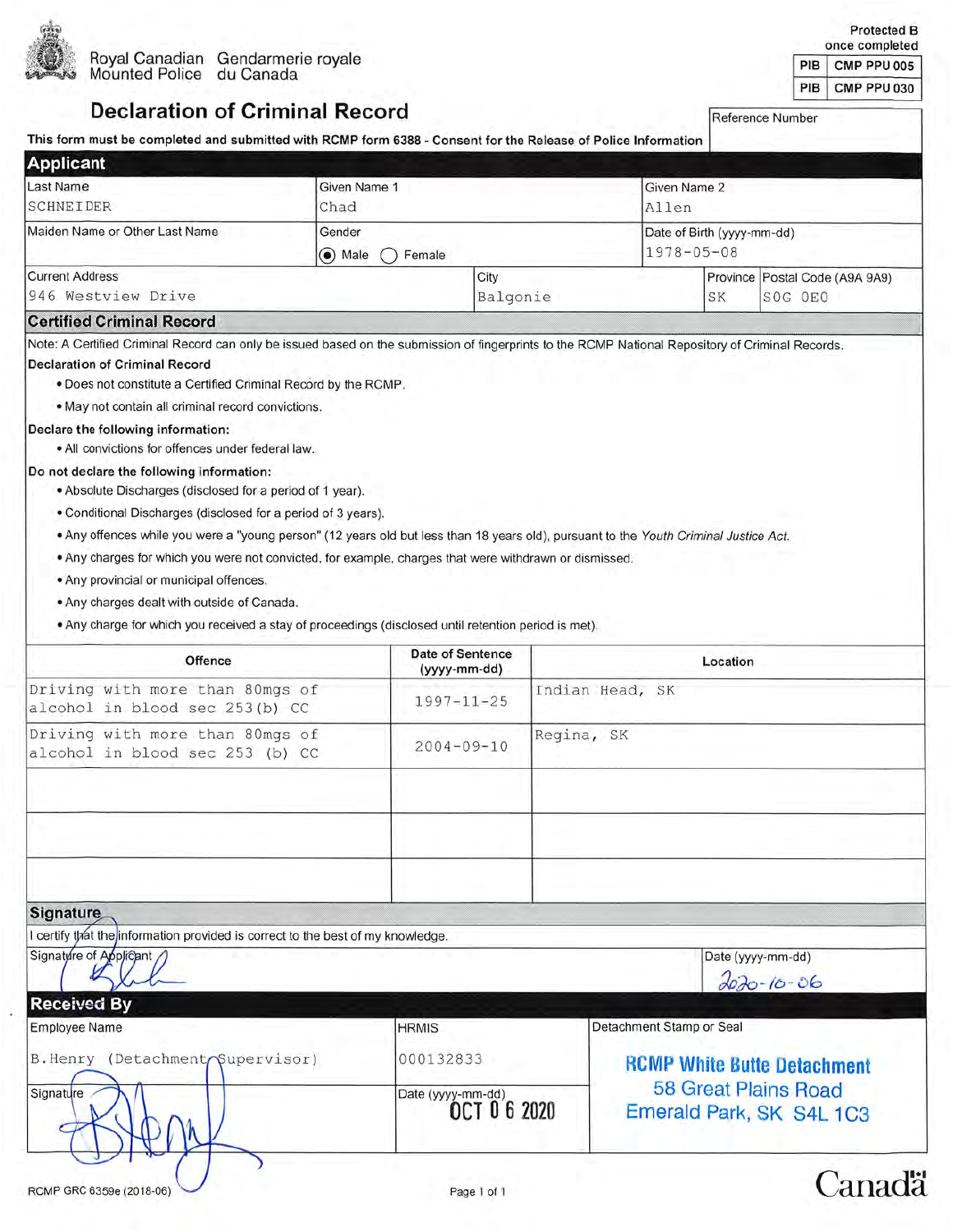# PUBLIC DISCLOSURE STATEMENT **CANDIDATE FOR TOWN OF BALGONIE MUNICIPAL ELECTION 2020**

| Name: | had Schneider               |
|-------|-----------------------------|
|       | Address: 946 Wastview Dr. N |
|       |                             |

# Disclosure of Employer, etc.:

Pursuant to (subclause 116(2)(a)(i) of The Cities Act/subclause 142(2)(a)(i) of The Municipalities Act/ subclause 160(2)(a)(i) of The Northern Municipalities Act, 2010), I hereby disclose the name of every employer, person, corporation, organization, association, or other body from which I or someone in my family receives remuneration for services performed as an employee, director, manager, operator, contractor, or agent:

| My Name or Name of Family<br><b>Member</b> | Paver                               | <b>Nature of Relationship</b> |
|--------------------------------------------|-------------------------------------|-------------------------------|
| 1 Chnowll<br>chreiden                      | OWer<br>Heron-Powers Insurance Tre. | nanager                       |
|                                            |                                     |                               |

# **Disclosure of Corporate Interests:**

Pursuant to (subclause 116(2)(a)(ii) of The Cities Act/subclause 142(2)(a)(ii) of The Municipalities Act/ subclause 160(2)(a)(ii) of The Northern Municipalities Act, 2010). I hereby disclose the name of each corporation in which I or someone in my family has a controlling interest, or of which I or someone in my family is a director or a senior officer:

| My Name or Name of Family Member | <b>Name of Corporation</b> |
|----------------------------------|----------------------------|
|                                  | Him-Ruens Insuranca Pome   |
|                                  |                            |
|                                  |                            |
|                                  |                            |

### **Disclosure of Partnerships:**

Pursuant to (subclause 116(2)(a)(iii) of The Cities Act/subclause 142(2)(a)(iii) of The Municipalities Act/ subclause 160(2)(a)(iii) of The Northern Municipalities Act, 2010), I hereby disclose the name of each partnership or firm of which I or someone in my family is a member:

| My Name or Name of Family Member | Name of Partnership or Firm |
|----------------------------------|-----------------------------|
|                                  |                             |
|                                  |                             |
|                                  |                             |

Note:

1. This form, when completed, is a public document.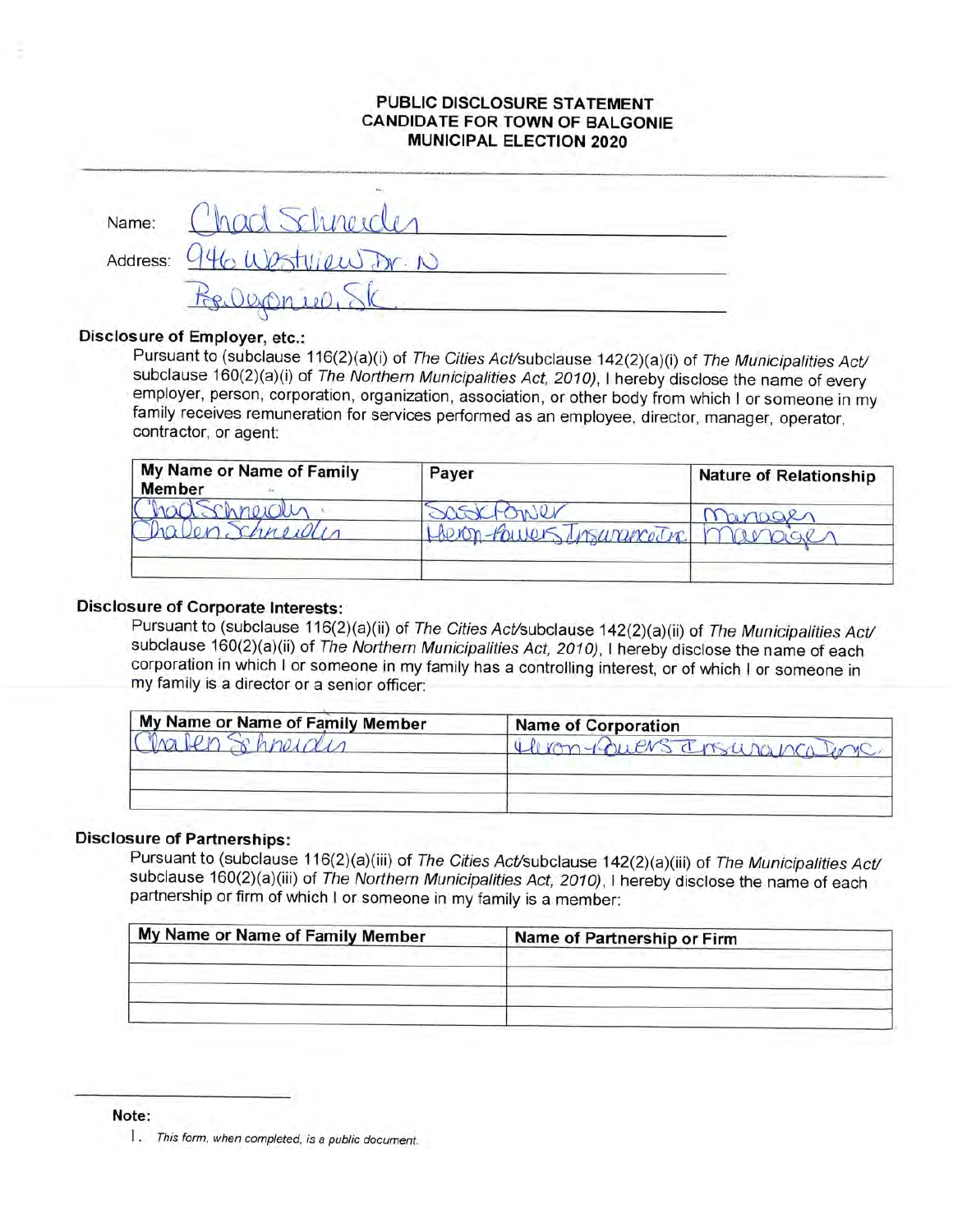# **Disclosure of Business Arrangements:**

Pursuant to (subclause 116(2)(a)(iv) of The Cities Act/subclause 142(2)(a)(iv) of The Municipalities Act/ subclause 160(2)(a)(iv) of The Northern Municipalities Act, 2010). I hereby disclose the name of any corporation, enterprise, firm, partnership, organization, association, or body that I or someone in my family directs, manages, operates or is otherwise involved in that:

- (a) transacts business with the municipality;
- (b) the council considers appropriate or necessary to disclose<sup>2</sup>; or
- (c) is prescribed:

| My Name or Name of Family Member | Name of Corporation, Enterprise, Firm,<br>Partnership, Organization, Association, or Body |
|----------------------------------|-------------------------------------------------------------------------------------------|
| Chalen Schneider                 | Heron-Powers Insurance Inc                                                                |
|                                  |                                                                                           |

### **Disclosure of Property Holdings:**

Pursuant to (clause 116(2)(b) of The Cities Act/clause 142(2)(b) of The Municipalities Act/ clause 160(2)(b) of The Northern Municipalities Act, 2010), I hereby disclose the municipal address or legal description of any property located in the municipality or an adjoining municipality that is owned by:

(i) me or someone in my family; or

(ii) a corporation, incorporated or continued pursuant to The Business Corporations Act or the Canada Corporations Act, of which I or someone in my family is a director or senior officer or in which I or someone in my family has a controlling interest:

| Owner(s) | Municipal Address or Legal<br>Description | <b>Municipality</b> |
|----------|-------------------------------------------|---------------------|
|          |                                           |                     |
|          |                                           |                     |
|          |                                           |                     |

# **Disclosure of Contracts and Agreements:**

Pursuant to (clause 116(2)(c) of The Cities Act/clause 142(2)(c) of The Municipalities Act/ clause 160(2)(c) of The Northern Municipalities Act, 2010), I hereby disclose the general nature and any material details of any contract or agreement involving me or someone in my family that could reasonably be perceived to be affected by a decision, recommendation or action of the council and to affect my impartiality in the exercise of my office:

| My Name or Name of Family Member | General Nature and Any Material Details of<br><b>Any Contract or Agreement</b> |
|----------------------------------|--------------------------------------------------------------------------------|
|                                  |                                                                                |
|                                  |                                                                                |

<sup>&</sup>lt;sup>2</sup> Described in a municipal policy or bylaw.